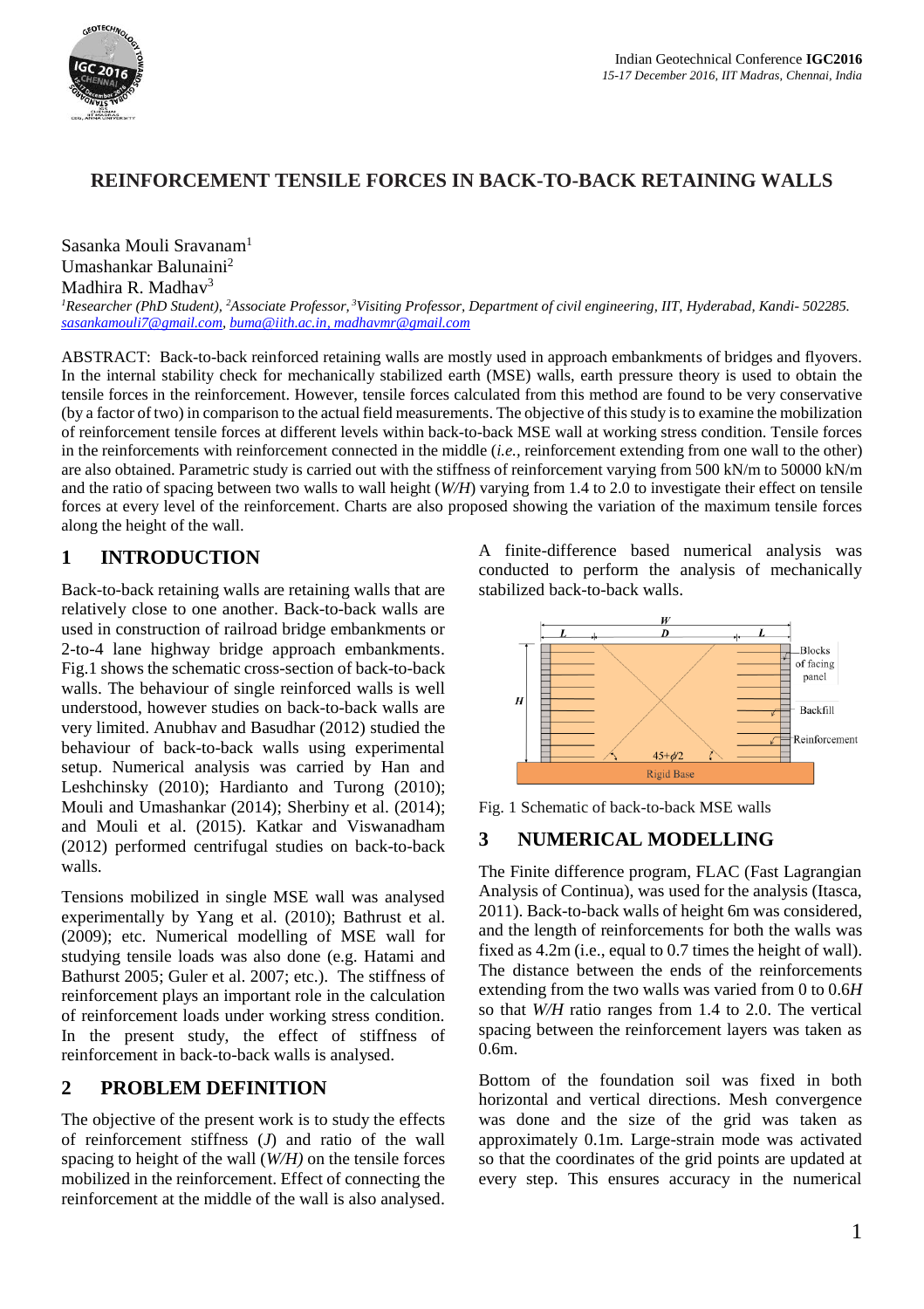model, especially when high strains are developed in the material.

The foundation soil was assumed to be rigid. Reinforced soil was simulated as homogenous, isotropic, elasticperfectly plastic using Mohr-Coulomb failure criterion. Table 1 provides the properties of reinforced soil, foundation soil, and facing panel.

Elastic modulus of the soil was dependent on the confining stress (Duncan et al., 1980). It was updated at every stage using the procedure given in Hatami and Bathurst (2005). Equation given by Duncan et al. (1980) was used  $[Eq. (1)].$ 

$$
E_{\rm t} = \left[1 - \frac{R_{\rm f}(1-\sin\phi)(\sigma_{\rm l}-\sigma_{\rm 3})}{2c\cos\phi + 2\sigma_{\rm 3}\sin\phi}\right]^2 \cdot K_{\rm e} \cdot P_{\rm atm} \cdot \left(\frac{\sigma_{\rm 3}}{P_{\rm atm}}\right)^n \tag{1}
$$

where,  $E_t$  is the tangent elastic modulus,  $R_f$  is the failure ratio,  $K_e$  is the elastic modulus number, n is the elastic modulus exponent,  $P_{\text{atm}}$  is the atmospheric pressure,  $\phi$  is the angle of shearing resistance of soil, *c* is the cohesion intercept of soil,  $\sigma_l$  is the effective vertical pressure (overburden), and  $\sigma_3$  is the effective lateral confining pressure.

The wall facing was modelled as modular blocks of size 0.3 x 0.2m. Material properties of modular blocks were assumed to be equal to that of concrete material [\(Table](#page-1-0) [1\)](#page-1-0).

<span id="page-1-0"></span>Table 1 Properties of the foundation soil, reinforced and retained backfills

| Properties                                       | Reinforced<br>soil | Foundati<br>on soil | Modular<br>blocks |
|--------------------------------------------------|--------------------|---------------------|-------------------|
| Material type                                    | Mohr-<br>Coulomb   | Mohr-<br>Coulomb    | Elastic           |
| Cohesion (kPa)                                   | 0                  | 1000                |                   |
| Angle of shearing<br>resistance $(\phi)$ in deg. | 34                 | 35                  |                   |
| Dilation angle in<br>deg.                        | 10                 | 0                   |                   |
| Shear Modulus (kPa)                              | 3.846e4            | 3.846e4             | 8.70e6            |
| Bulk Modulus (kPa)                               | 8.333e4            | 8.332e4             | 9.52e6            |
| Density $(kg/m^3)$                               | 1800               | 1800                | 2400              |

Table 2 Constants used in the equation for stress dependent modulus of backfill soil

| Properties                     | Reinforced soil |
|--------------------------------|-----------------|
| Elastic modulus number $(K_e)$ | 1150            |
| Bulk modulus number $(K_h)$    | 575             |
| Elastic modulus exponent $(n)$ | 0.5             |
| Bulk modulus exponent $(m)$    | 0.5             |
| Failure ratio $(R_f)$          | 0.86            |

<span id="page-1-1"></span>Table 3 Reinforcement properties

Reinforcement was simulated as cable element. Cable element in FLAC is a two-noded, one-dimensional element with high tensile stiffness and negligible compressive stiffness. Reinforcement was assumed to be rigidly fixed at the left end of the cable element to nodes of the wall facing to simulate the rigid connection that exists in the field.

[Table 3](#page-1-1) provides the reinforcement properties.

The model wall was constructed in stages. Each lift of 0.3m height was first placed, and the model solved for equilibrium. The elastic modulus was then updated using Eq. (1) (using the constants mentioned in table 2), and again solved for equilibrium. The next layer of soil was now placed on the deformed grid of the previous layer. At every stage, the maximum unbalanced force ratio was maintained to be less than 1e-3.

## **4 RESULTS**

#### **4.1 Connected and Unconnected case with**  *W/H***=1.40**

Tensile forces mobilized in the reinforcement are a function of the stiffness of the reinforcement. Hence, the variations of tensile forces are provided for different stiffness values of the reinforcement. Tensile forces in reinforcements were given in back-to-back walls with *W/H*=1.40 and 2.00 (Fig.2). Tensile forces in reinforcements were calculated in back-to-back walls with  $W/H=1.40$  and 2.00 (Fig. 2). The maximum tensile load profiles were also drawn. Comparison was made between connected and unconnected reinforcement cases. Figure 2 shows the tensile force profile for reinforcements at different heights of wall (reinforcements near the top of the wall (5.7m), near to the middle of the wall (3.3m) and near the bottom of the wall 0.9m) for *W/H*=1.40. It can be observed that for J=500 kN/m, the location of maximum tensile force in the reinforcement near the top of the wall and for the reinforcement near the bottom of the wall were at a distance of about  $3.5m$  (A') and  $0.9m$  (B') from the facing respectively. There was no clear peak tensile force observed in the reinforcement near the middle height. In the case of reinforcement near the bottom of the wall, position of peak tensile force had shifted towards the facing of the wall. The location of maximum tensile force can be justified from Fig. 3. Figure 3 plots the maximum shear strain increment contours for the case of J=500kN/m and reinforcement unconnected in the middle. Lines were drawn along the maximum of maximum shear strain increments. This line intersected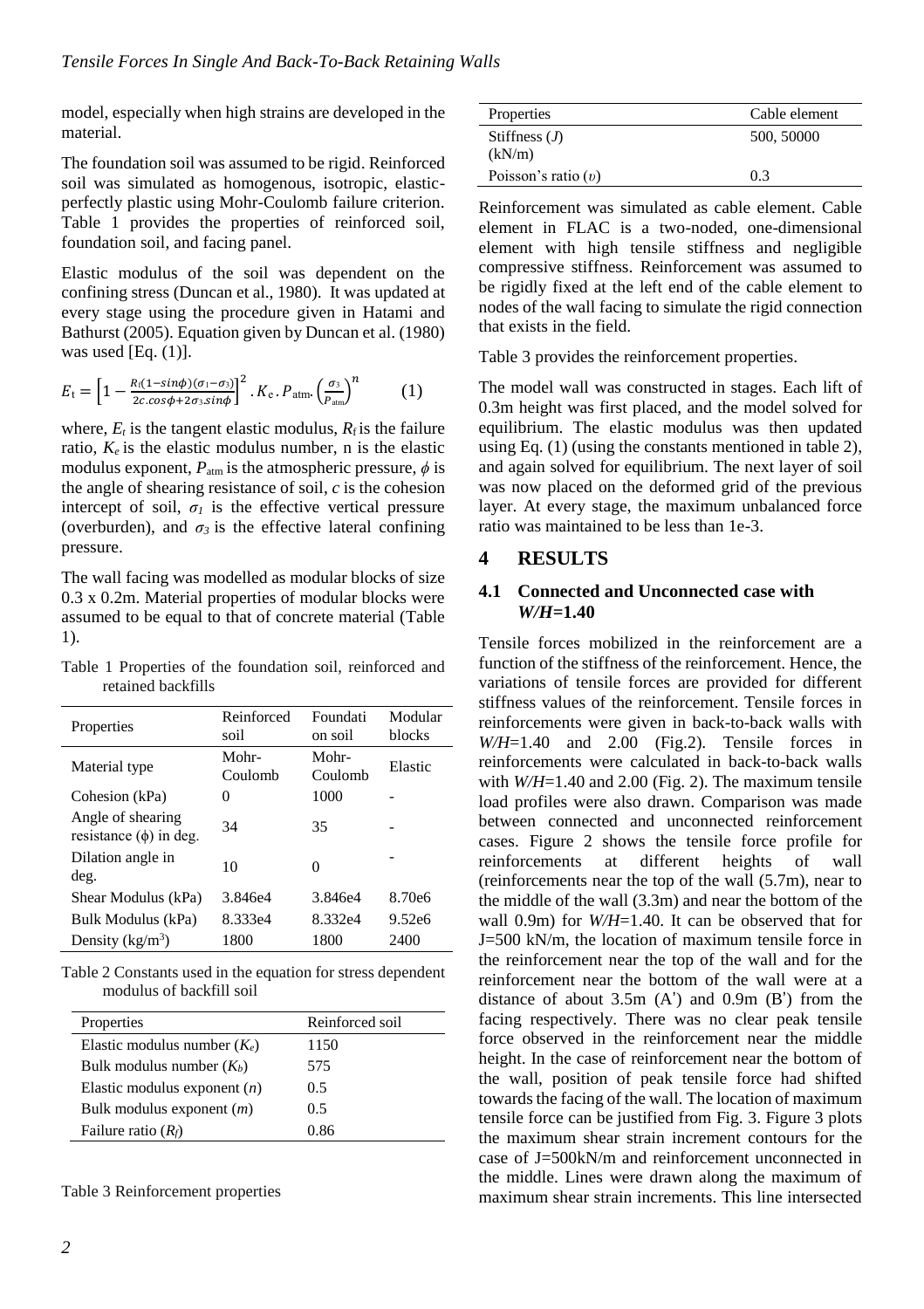the top and bottom reinforcements of the wall at point A and B, respectively. The horizontal distances from the facing to point A and B were around 3.5m and 0.9m which coincide with that of A' and B' (Fig. 2). It can be concluded that the maximum tensile force occurred at along the plane of maximum shear strain.



Fig. 2 Tensile force profile along the reinforcement length at different heights for connected and unconnected case (*W/H*=1.40)

For the case of J=50000 kN/m, unconnected reinforcement, there was no clear peak observed along the reinforcement length. As the wall was analysed in working stress condition, the displacements due to gravity loads (which are much lesser in case of stiffer reinforcement) were not sufficient enough to mobilize the critical slip surface. Near the bottom of the wall, the tension values in reinforcement with  $J = 50000 \text{kN/m}$ case were much higher when compared to that of J=500 kN/m case, which is expected. The tensile forces for both connected and unconnected cases had almost equal values in  $J=500kN/m$  case. In the case of  $J=50000$ kN/m, reinforcement near the bottom of the wall, the tensile forces were higher in the unconnected case than that of connected case.

In most of the cases, the tensile forces in the unconnected cases were tending towards zero value at the end of the reinforcement, but there was significant tension value in the cases of connected reinforcement at that location as the reinforcement was extending up to the adjacent wall. The distribution of maximum tension in each layer along the height of the wall is plotted in Fig. 4. It can be observed that for the case of reinforcement with low stiffness (i.e.  $J=500 \text{ kN/m}$ ).



Fig. 3 Maximum shear strain increment contour for the case J=500 kN/m and *W/H*=1.40 unconnected reinforcement

difference between the connected case and unconnected case was insignificant. But when stiffness of reinforcement was increased to 50000 kN/m, unconnected reinforcement case showed higher maximum tension than that of the connected case. In the case of connected and stiffer reinforcement case, the interaction of other wall was much higher than the unconnected case.



Fig. 4 Maximum tensile forces profile for connected and unconnected reinforcement cases (*W/H*=1.40)

#### **4.2 Unconnected case with** *W/H***=2.0**

Figure 5 represents the tensile profiles of the reinforcement at different heights of the walls for *W/H*  $=2.0$ . As the distance between the two walls was considerable large, the walls were behaving as independent walls (Berg et al. 2011). Higher tension values were mobilized in the stiffer reinforcement. It can be observed that, except for the reinforcement near the top of the wall, the reinforcements had the maximum tension near the facing. Figure 6 shows the maximum tension distribution along the height of the wall. It was observed that the magnitude of tensions were almost the same for both *W/H*=1.4 and *W/H*=2.0 unconnected cases. But the tension profiles along the reinforcement length were different. In the latter case, the maximum tensile forces along the reinforcement occurred at the connection in all reinforcement except in the reinforcement at the top of the wall.